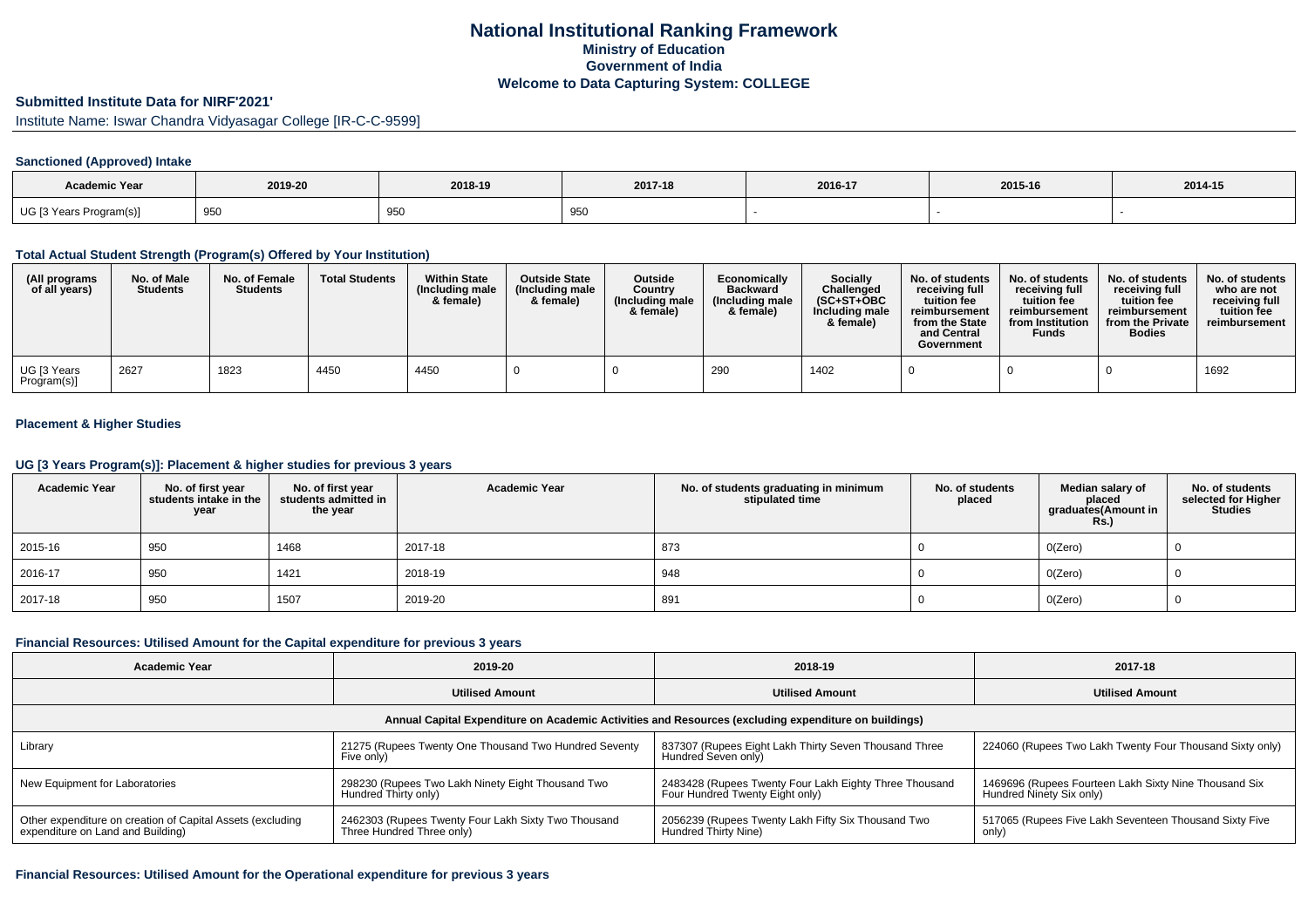| <b>Academic Year</b>                                                                                                                                                                            | 2019-20                                                                                           | 2018-19                                                                                       | 2017-18                                                                                            |  |  |  |  |  |  |  |  |
|-------------------------------------------------------------------------------------------------------------------------------------------------------------------------------------------------|---------------------------------------------------------------------------------------------------|-----------------------------------------------------------------------------------------------|----------------------------------------------------------------------------------------------------|--|--|--|--|--|--|--|--|
|                                                                                                                                                                                                 | <b>Utilised Amount</b>                                                                            | <b>Utilised Amount</b>                                                                        | <b>Utilised Amount</b>                                                                             |  |  |  |  |  |  |  |  |
| <b>Annual Operational Expenditure</b>                                                                                                                                                           |                                                                                                   |                                                                                               |                                                                                                    |  |  |  |  |  |  |  |  |
| Salaries (Teaching and Non Teaching staff)                                                                                                                                                      | 66523135 (Rupees Six Crore Sixty Five Lakh Twenty Three<br>Thousand One Hundred Thirty Five only) | 47360145 (Rupees Four Crore Seventy Three Lakh Sixty<br>Thousand One Hundred Forty Five only) | 45687345 (Rupees Four Crore Fifty Six Lakh Eighty Seven<br>Thousand Three Hundred Forty Five only) |  |  |  |  |  |  |  |  |
| Maintenance of Academic Infrastructure or consumables and<br>other running expenditures (excluding maintenance of hostels<br>and allied services, rent of the building, depreciation cost, etc) | 999 (zero)                                                                                        | 2074691 (Rupees Twenty Lakh Seventy Four Thousand Six<br>Hundred Ninety One only              | 119562 (Rupees One Lakh Nineteen Thousand Five Hundred<br>Sixty Two only)                          |  |  |  |  |  |  |  |  |
| Seminars/Conferences/Workshops                                                                                                                                                                  | $0$ (zero)                                                                                        | 100000 (Rupees One Lakh)                                                                      | 0 (zero)                                                                                           |  |  |  |  |  |  |  |  |

# **PCS Facilities: Facilities of physically challenged students**

| 1. Do your institution buildings have Lifts/Ramps?                                                                                                        | Not available |
|-----------------------------------------------------------------------------------------------------------------------------------------------------------|---------------|
| 2. Do your institution have provision for walking aids, includingwheelchairs and transportation from one building to another for<br>handicapped students? | No            |
| 3. Do your institution buildings have specially designed toilets for handicapped students?                                                                | Not available |

# **Faculty Details**

| Srno           | Name                         | Age | Designation            | Gender | Qualification           | <b>Experience (In</b><br>Months) | <b>Is Associated</b><br><b>Last Year</b> | <b>Currently</b><br>working with<br>institution? | <b>Joining Date</b> | <b>Leaving Date</b>      | <b>Association type</b> |
|----------------|------------------------------|-----|------------------------|--------|-------------------------|----------------------------------|------------------------------------------|--------------------------------------------------|---------------------|--------------------------|-------------------------|
| $\overline{1}$ | Pinaki Maiti                 | 35  | Assistant<br>Professor | Male   | Ph.D                    | 113                              | Yes                                      | Yes                                              | 17-02-2011          | $\overline{\phantom{a}}$ | Regular                 |
| $\overline{2}$ | Manab Debbarma               | 33  | Assistant<br>Professor | Male   | M.Sc.(Biochemistr<br>V) | 42                               | Yes                                      | Yes                                              | 17-01-2017          | $\overline{\phantom{a}}$ | Regular                 |
| 3              | Anirban<br>Bhattacharjee     | 42  | Assistant<br>Professor | Male   | Ph.D                    | 152                              | Yes                                      | Yes                                              | 21-04-2008          | $\overline{\phantom{a}}$ | Regular                 |
| $\overline{4}$ | Niranjan Das                 | 40  | Assistant<br>Professor | Male   | Ph.D                    | 152                              | Yes                                      | Yes                                              | 24-06-2019          | $\overline{\phantom{a}}$ | Regular                 |
| 5              | Biyoy Krishna Das            | 32  | Assistant<br>Professor | Male   | M.Sc.                   | 95                               | Yes                                      | Yes                                              | 23-11-2012          | $\overline{\phantom{a}}$ | Regular                 |
| 6              | Saisab Das                   | 54  | Associate<br>Professor | Male   | M.COM                   | 285                              | Yes                                      | Yes                                              | 24-06-2019          | $\overline{\phantom{a}}$ | Regular                 |
| $\overline{7}$ | Sevika Debbarma              | 37  | Assistant<br>Professor | Female | Ph.D                    | 96                               | Yes                                      | Yes                                              | 17-11-2012          | $\overline{\phantom{a}}$ | Regular                 |
| 8              | Sanjoy<br>Chakraborty        | 38  | Assistant<br>Professor | Male   | M.Tech                  | 146                              | Yes                                      | Yes                                              | 21-08-2008          | $\overline{\phantom{a}}$ | Regular                 |
| 9              | Tapesh Ranjan<br>Chakraborty | 58  | Associate<br>Professor | Male   | M.A.(Economics)         | 347                              | Yes                                      | Yes                                              | 24-06-2019          | $\overline{\phantom{a}}$ | Regular                 |
| 10             | Arup Patari                  | 47  | Assistant<br>Professor | Male   | M.Sc(Phy)               | 119                              | Yes                                      | Yes                                              | 11-01-2011          | $\overline{\phantom{a}}$ | Regular                 |
| 11             | Prankrishna<br>Debnath       | 38  | Assistant<br>Professor | Male   | M.Sc(Phy)               | 115                              | Yes                                      | Yes                                              | 21-04-2008          | $\overline{\phantom{a}}$ | Regular                 |
| 12             | Gajendra<br>Bhadkariya       | 46  | Assistant<br>Professor | Male   | MP.Ed.                  | 151                              | Yes                                      | Yes                                              | 21-04-2008          | $\overline{\phantom{a}}$ | Regular                 |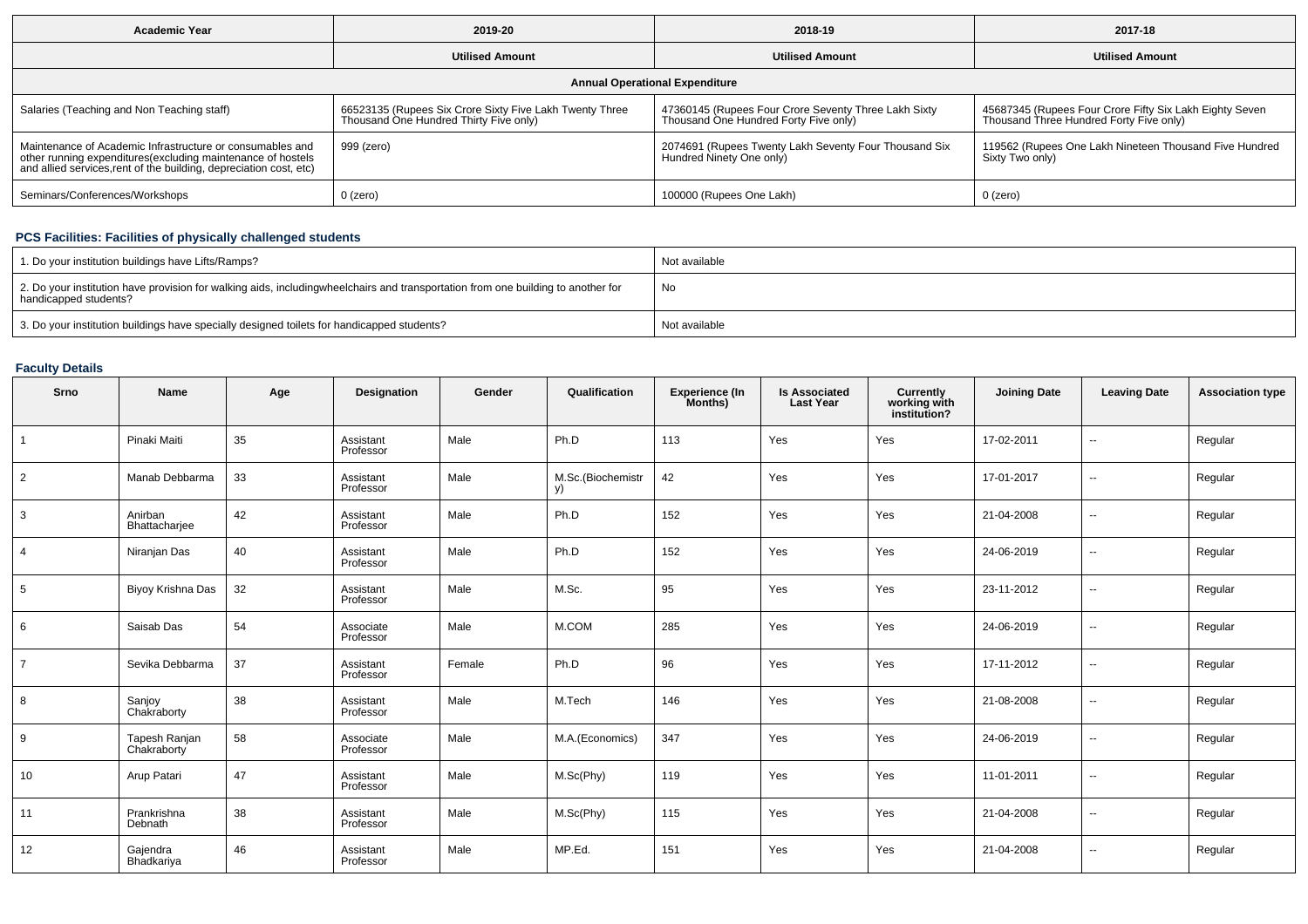| 13 | Rajib Lal<br>Debbarma             | 36 | Assistant<br>Professor | Male   | M.Sc.                      | 96  | Yes | Yes | 30-11-2012 | --                       | Regular |
|----|-----------------------------------|----|------------------------|--------|----------------------------|-----|-----|-----|------------|--------------------------|---------|
| 14 | Moujuri Bhowmik                   | 34 | Assistant<br>Professor | Female | Ph.D                       | 23  | Yes | Yes | 14-12-2018 | --                       | Regular |
| 15 | Chandrani<br>Debbarma             | 37 | Assistant<br>Professor | Female | Ph.D                       | 82  | Yes | Yes | 03-02-2014 | ш.                       | Regular |
| 16 | Jayanta Ray<br>Barman             | 59 | Associate<br>Professor | Male   | M.A.(History)              | 401 | Yes | Yes | 07-08-1987 | --                       | Regular |
| 17 | Rabindra Sukla<br>Das             | 31 | Assistant<br>Professor | Male   | M.A.(History)              | 46  | Yes | Yes | 11-02-2017 | ш.                       | Regular |
| 18 | Manish Prasad                     | 44 | Assistant<br>Professor | Male   | M.A.(Political<br>Science) | 118 | Yes | Yes | 04-02-2011 | --                       | Regular |
| 19 | Biswajit Baidya                   | 45 | Assistant<br>Professor | Male   | Ph.D                       | 151 | Yes | Yes | 21-04-2008 | ш,                       | Regular |
| 20 | Swarup<br>Bhattacharjee           | 50 | Associate<br>Professor | Male   | M.Sc.                      | 264 | Yes | Yes | 10-12-2013 | --                       | Regular |
| 21 | Prasamita Sarkar                  | 36 | Assistant<br>Professor | Female | Ph.D                       | 115 | Yes | Yes | 05-03-2012 | ш,                       | Regular |
| 22 | Dalim Das                         | 38 | Assistant<br>Professor | Male   | M.A                        | 76  | Yes | Yes | 01-03-2014 | --                       | Regular |
| 23 | Vanlalrema Kuki                   | 34 | Assistant<br>Professor | Male   | M.A.(Economics)            | 43  | Yes | Yes | 20-02-2019 | ш,                       | Regular |
| 24 | Subra Sarkar                      | 57 | Other                  | Female | M.A                        | 121 | Yes | Yes | 01-07-2010 | н.                       | Regular |
| 25 | Pranjit Ray                       | 56 | Other                  | Male   | M.COM                      | 121 | Yes | Yes | 01-07-2010 | $\sim$                   | Regular |
| 26 | Punasish Datta                    | 56 | Other                  | Male   | M.COM                      | 121 | Yes | Yes | 01-07-2010 | --                       | Regular |
| 27 | Sibram Debnath                    | 52 | Other                  | Male   | M.COM                      | 121 | Yes | Yes | 01-07-2010 | н.                       | Regular |
| 28 | Sribash Mallik                    | 55 | Other                  | Male   | M.COM                      | 121 | Yes | Yes | 01-07-2010 | --                       | Regular |
| 29 | Nandita Sen<br>Choudhury          | 50 | Other                  | Female | M.A.(History)              | 121 | Yes | Yes | 01-07-2010 | --                       | Regular |
| 30 | Tapan Kumar Roy<br><b>Bhowmik</b> | 55 | Other                  | Male   | M.A.(History)              | 121 | Yes | Yes | 01-07-2010 | --                       | Regular |
| 31 | Dilip Kumar<br><b>Biswas</b>      | 56 | Other                  | Male   | M.Sc.                      | 121 | Yes | Yes | 01-07-2010 | --                       | Regular |
| 32 | Nitai Choudhury                   | 50 | Other                  | Male   | M.A                        | 121 | Yes | Yes | 01-07-2010 | н.                       | Regular |
| 33 | Bishnupada<br>Chakraborty         | 60 | Other                  | Male   | M.A.(Political<br>Science) | 121 | Yes | Yes | 01-07-2010 |                          | Regular |
| 34 | Dilip Kumar Sen                   | 54 | Other                  | Male   | M.A.(Political<br>Science) | 121 | Yes | Yes | 01-07-2010 | ш,                       | Regular |
| 35 | Mausumi Sen                       | 41 | Other                  | Female | M.A                        | 121 | Yes | Yes | 01-07-2010 | $\overline{\phantom{a}}$ | Regular |
| 36 | Papri Sen                         | 48 | Other                  | Female | M.A                        | 121 | Yes | Yes | 01-07-2010 | $\overline{\phantom{a}}$ | Regular |
| 37 | Mausumi<br>Majumder               | 54 | Other                  | Female | M.Sc.                      | 121 | Yes | Yes | 01-07-2010 | н.                       | Regular |
| 38 | Parimal Chandra<br>Nath           | 47 | Other                  | Male   | M.Sc.                      | 121 | Yes | Yes | 01-07-2010 | --                       | Regular |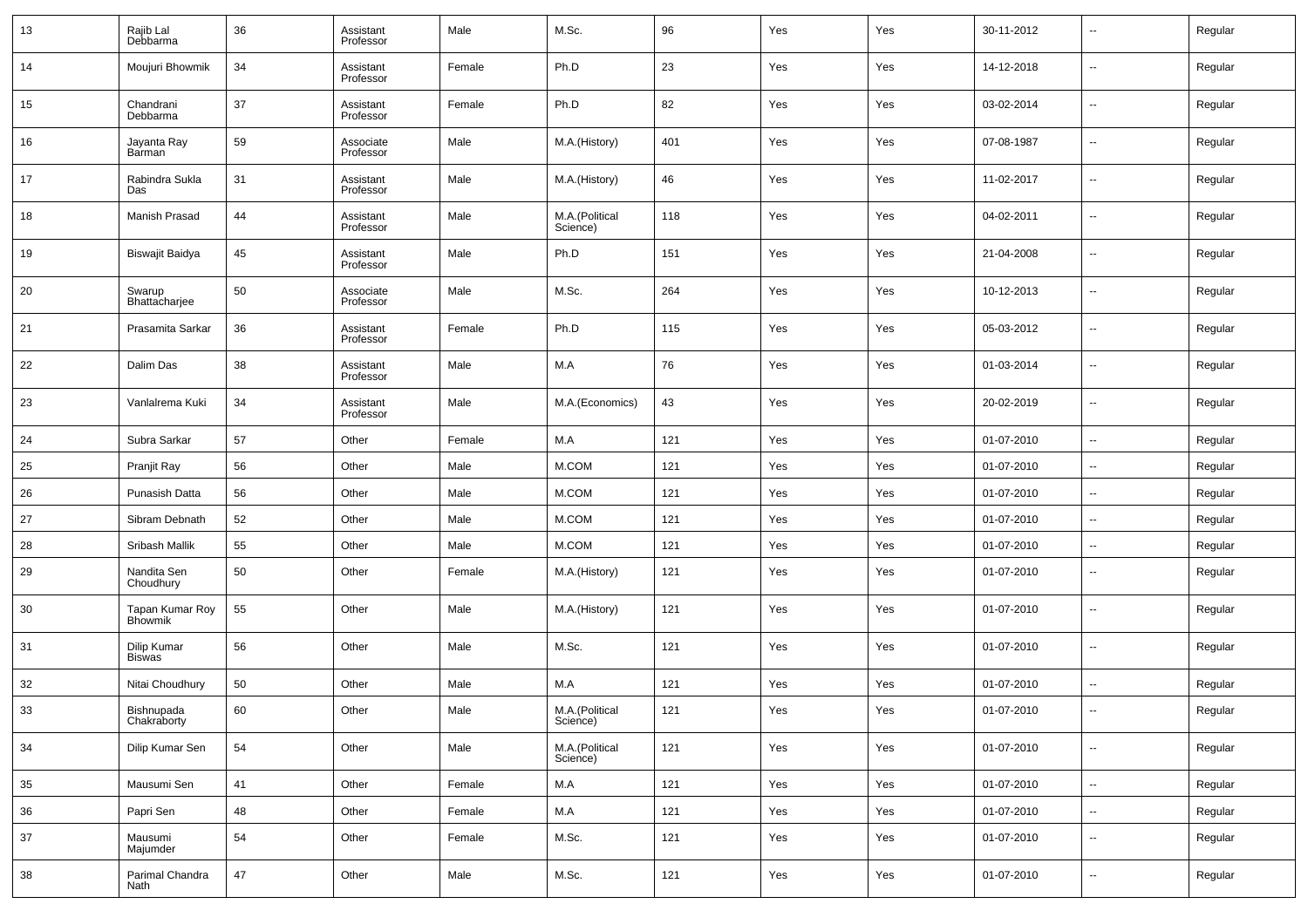| 39 | Nasir Uddin<br>Bhuiya    | 49 | Other                  | Male   | M.Sc.                      | 121            | Yes | Yes | 01-07-2010 | $\overline{\phantom{a}}$ | Regular                |
|----|--------------------------|----|------------------------|--------|----------------------------|----------------|-----|-----|------------|--------------------------|------------------------|
| 40 | Sribas Dey               | 51 | Other                  | Male   | M.A.(Economics)            | 121            | Yes | Yes | 29-10-2019 | $\overline{\phantom{a}}$ | Regular                |
| 41 | Kuldip Gosai             | 41 | Assistant<br>Professor | Male   | Ph.D                       | 115            | Yes | Yes | 17-11-2017 | $\overline{\phantom{a}}$ | Regular                |
| 42 | <b>Rupajit Das</b>       | 58 | Associate<br>Professor | Male   | M.Sc.                      | 273            | Yes | Yes | 24-06-2019 | $\ddotsc$                | Regular                |
| 43 | Sutapa Das               | 55 | Associate<br>Professor | Female | Ph.D                       | 343            | Yes | Yes | 13-06-2019 | $\ddotsc$                | Regular                |
| 44 | Deniel Debbarma          | 35 | Assistant<br>Professor | Male   | M.A                        | 78             | Yes | Yes | 01-11-2017 | $\ddot{\phantom{1}}$     | Regular                |
| 45 | Prabir Bhowmik           | 50 | Other                  | Male   | Ph.D                       | 121            | Yes | Yes | 01-07-2010 | $\sim$                   | Regular                |
| 46 | Dilip Mazumder           | 48 | Other                  | Male   | M.A                        | 121            | Yes | Yes | 01-07-2010 | --                       | Regular                |
| 47 | Gouri Saha               | 52 | Other                  | Female | M.A                        | 121            | Yes | Yes | 01-07-2010 | --                       | Regular                |
| 48 | Santosh Majumder         | 59 | Other                  | Male   | M.A                        | 121            | Yes | Yes | 01-07-2010 | $\overline{\phantom{a}}$ | Regular                |
| 49 | <b>Bimalendu Ghosh</b>   | 57 | Associate<br>Professor | Male   | Ph.D                       | 380            | Yes | Yes | 24-06-2019 | $\overline{\phantom{a}}$ | Regular                |
| 50 | Mohammad<br>Hussain Khan | 46 | Assistant<br>Professor | Male   | Ph.D                       | 235            | Yes | Yes | 24-06-2019 | $\overline{\phantom{a}}$ | Regular                |
| 51 | Aditi Karmakar           | 29 | Other                  | Female | M.Sc.(Physiology)          |                | No  | Yes | 01-12-2020 | $\overline{\phantom{a}}$ | Adhoc /<br>Contractual |
| 52 | Anup Nandi               | 33 | Other                  | Male   | M.A.(Political<br>Science) | -1             | No  | Yes | 30-11-2020 | $\sim$                   | Adhoc /<br>Contractual |
| 53 | Rinki Paul               | 25 | Other                  | Female | MP.Ed.                     | -1             | No  | Yes | 01-12-2020 | $\overline{\phantom{a}}$ | Adhoc /<br>Contractual |
| 54 | Rakhi Aktar<br>Majumder  | 27 | Other                  | Female | M.Sc.                      | 11             | Yes | Yes | 19-09-2019 | $\overline{\phantom{a}}$ | Adhoc /<br>Contractual |
| 55 | Akash Paul               | 29 | Other                  | Male   | LLM                        |                | No  | Yes | 13-01-2021 | $\ddotsc$                | Adhoc /<br>Contractual |
| 56 | Chandana Tripura         | 25 | Other                  | Female | M.Sc.                      | -1             | No  | Yes | 01-12-2020 | $\sim$                   | Adhoc /<br>Contractual |
| 57 | Rajesh Debnath           | 26 | Other                  | Male   | M.Sc.                      |                | No  | Yes | 05-01-2021 | --                       | Adhoc /<br>Contractual |
| 58 | Debamita<br>Majumder     | 24 | Other                  | Female | M.Sc.                      | -1             | No  | Yes | 01-12-2020 | --                       | Adhoc /<br>Contractual |
| 59 | Sukanta Das              | 26 | Other                  | Male   | M.A.(History)              | -1             | No  | Yes | 18-01-2021 | $\overline{\phantom{a}}$ | Adhoc /<br>Contractual |
| 60 | Nandan Debnath           | 27 | Other                  | Male   | M.A.(History)              | 18             | Yes | Yes | 11-02-2019 | $\ddotsc$                | Adhoc /<br>Contractual |
| 61 | Akash Tripura            | 25 | Other                  | Male   | M.A.(Political<br>Science) | $\overline{1}$ | No  | Yes | 01-12-2020 | $\ddotsc$                | Adhoc /<br>Contractual |
| 62 | Trambak<br>Chakraborty   | 25 | Other                  | Male   | M.Sc.                      | 11             | Yes | Yes | 03-09-2019 | $\overline{\phantom{a}}$ | Adhoc /<br>Contractual |
| 63 | Aparna Acharjee          | 24 | Other                  | Female | $M.A$                      | -1             | No  | Yes | 01-01-2021 | $\overline{\phantom{a}}$ | Adhoc /<br>Contractual |